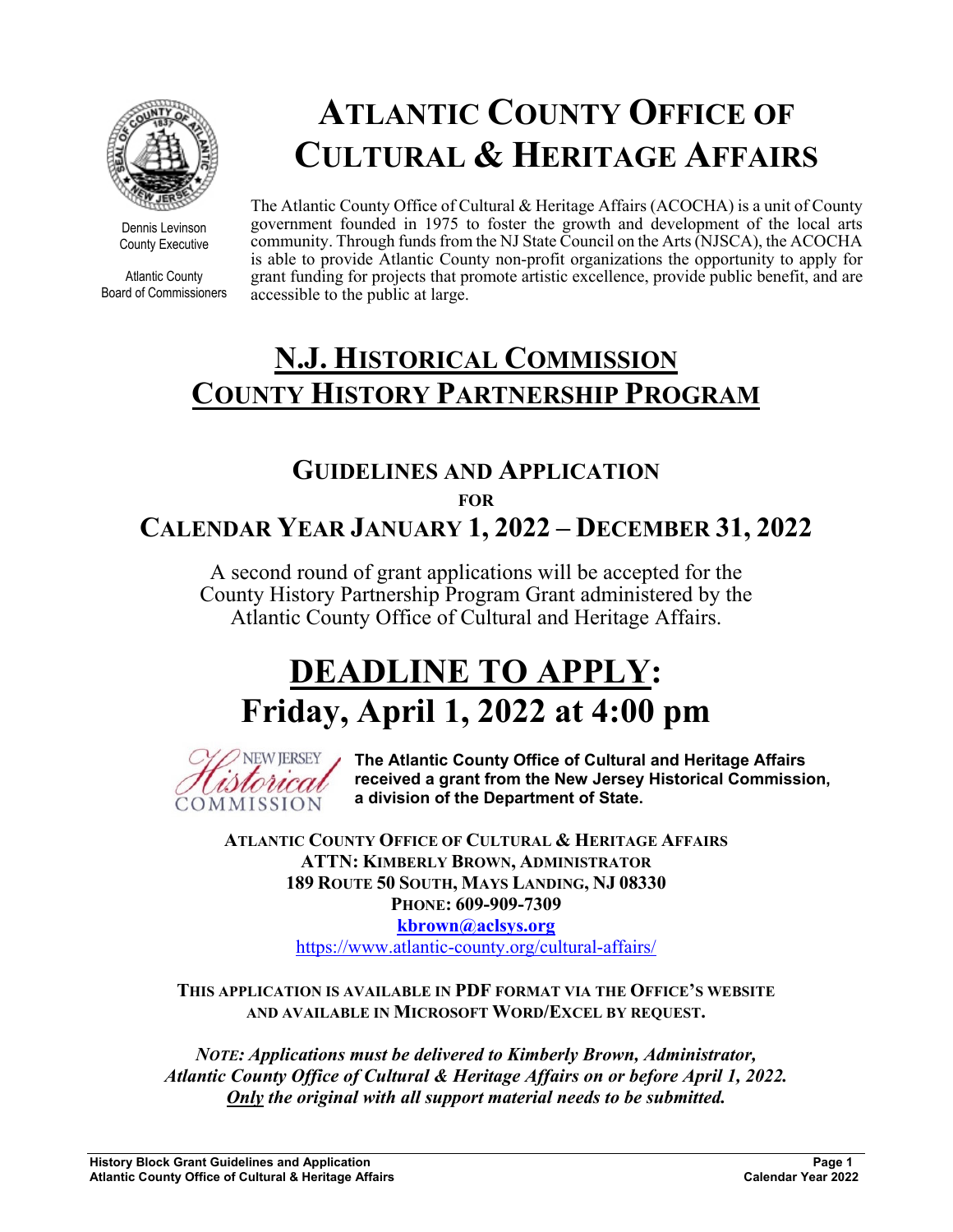# **ATLANTIC COUNTY OFFICE OF CULTURAL & HERITAGE AFFAIRS**

## **COUNTY EXECUTIVE**

## **DENNIS LEVINSON**

#### **BOARD OF COUNTY COMMISSIONERS**

**MAUREEN KERN,** *Chairwoman* **JOHN W. RISLEY, JR.,** *Vice-Chairman* **FRANK X. BALLES JAMES A. BERTINO ERNEST D. COURSEY RICHARD R. DASE CAREN L. FITZPATRICK AMY L. GATTO ANDREW W. PARKER, III** 

#### **CULTURAL & HERITAGE AFFAIRS ADVISORY BOARD**

**JUNE GRAY SHERIDAN,** *Chairperson* **SUBRATA CHOWDHURY VONNIE CLARK MICHAEL COOL NATHAN W. DAVIS, III CYNTHIA M. DOMINO GABRIEL J. DONIO CELESTE FERNANDEZ LEVI FOX GARY GIBERSON CONCETTA SOTO**

#### **GRANTS REVIEW PANEL**

**KAREN ABDUL MALIK/QUEEN NUR,** *Folk Life Center Director/Storyteller*  **KAREN CHIGOUNIS,** *Retired, former Director at Perkins Center for the Arts*  **MARISA BOZARTH,** *Burlington County Historian*  **OMAREY WILLIAMS,** *Cumberland County Shared Service Coordinator* 

#### **STAFF**

**KIMBERLY BROWN,** *Administrator*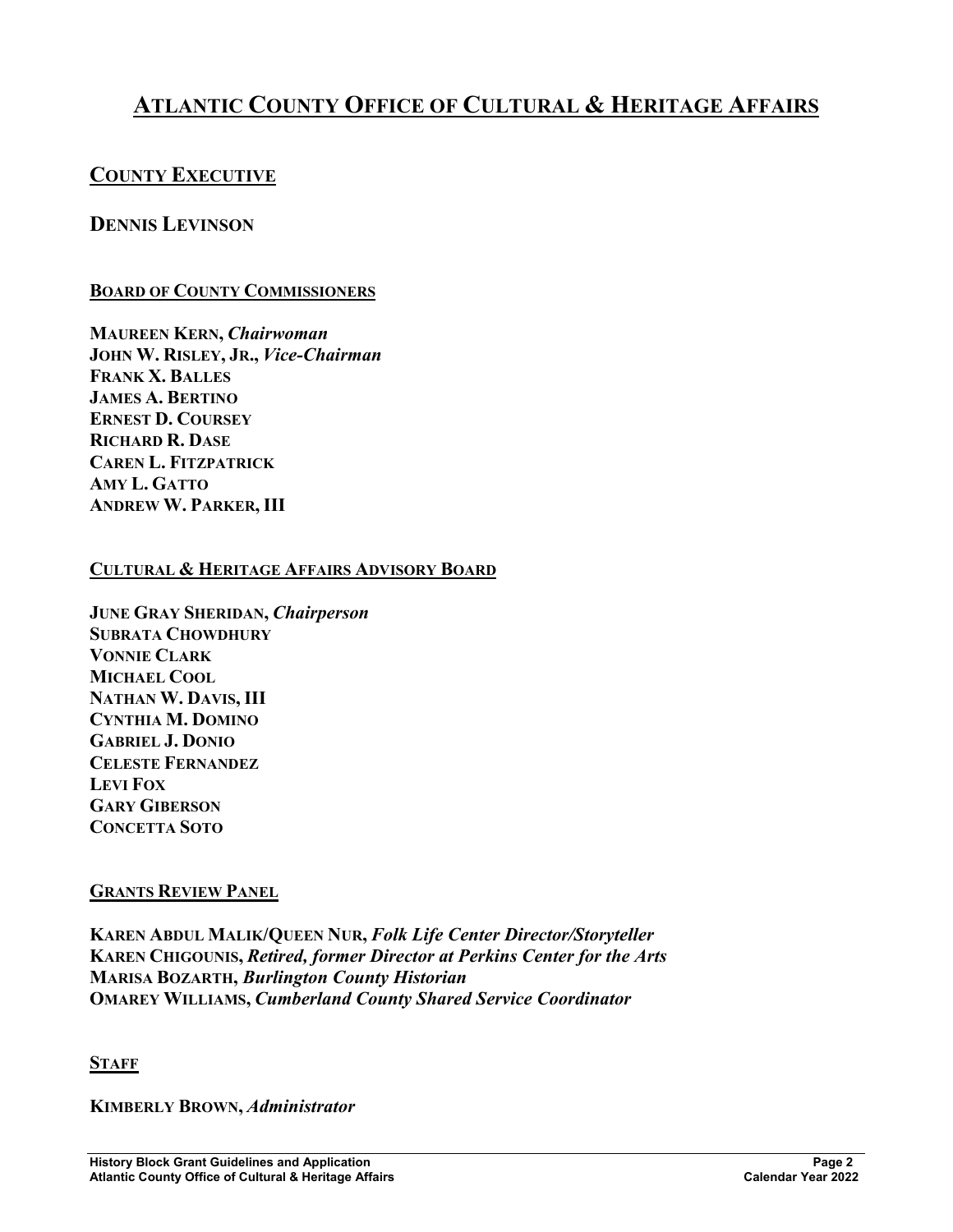# **TABLE OF CONTENTS**

| <b>INTRODUCTION</b>                         | PAGE 4             |
|---------------------------------------------|--------------------|
| <b>ELIGIBILITY</b>                          | PAGE 4             |
| <b>CATEGORIES OF FUNDING</b>                | PAGE 5             |
| <b>FUNDING LEVELS</b>                       | PAGE 5             |
| <b>ELIGIBLE/INELIGIBLE EXPENSES</b>         | PAGE 6             |
| <b>MATCHING REQUIREMENTS</b>                | PAGE 6             |
| <b>CULTURAL &amp; DISCIPLINE CODES</b>      | PAGE 6             |
| <b>REVIEW PROCESS</b>                       | PAGE 7             |
| <b>APPEAL PROCEDURE</b>                     | PAGE 8             |
| <b>AWARDS</b>                               | PAGE 8             |
| <b>FUNDING</b>                              | PAGE 8             |
| <b>ACKNOWLEDGEMENTS</b>                     | PAGE 8             |
| <b>APPLICATION CHECKLIST</b>                | PAGE 9             |
| <b>SIGNATURE PAGE</b>                       | <b>PAGE 10</b>     |
| <b>NARRATIVE INSTRUCTIONS</b>               | PAGE <sub>11</sub> |
| <b>NARRATIVE CHECKLIST</b>                  | <b>PAGE 11</b>     |
| <b>PUBLICITY PLAN</b>                       | <b>PAGE 12</b>     |
| <b>ADA PLAN</b>                             | <b>PAGE 12</b>     |
| <b>FORM A: ACTIVITIES CHART</b>             | Page 14            |
| <b>FORM B: EXPENSES CHART</b>               | <b>PAGE 15</b>     |
| <b>FORM C: INCOME CHART</b>                 | <b>PAGE 16</b>     |
| <b>FORM D: FUNDRAISING CHART</b>            | <b>PAGE 17</b>     |
| <b>FORM E: COMMUNITY CHART</b>              | <b>PAGE 18</b>     |
| <b>FORM F: BOARD &amp; GOVERNANCE CHART</b> | <b>PAGE 19</b>     |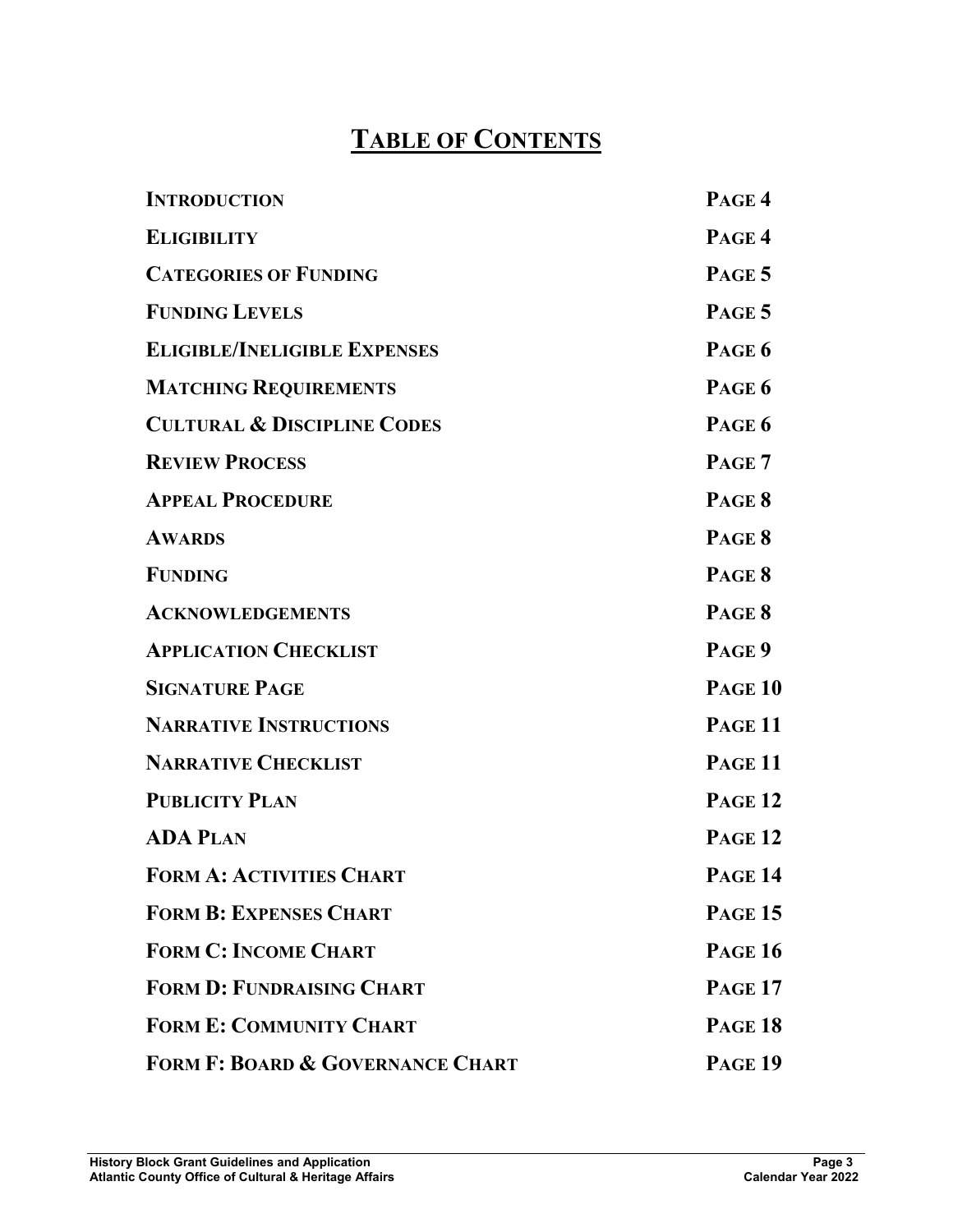#### **INTRODUCTION**

Thank you for having an interest in the Atlantic County Office of Cultural and Heritage Affairs' (ACOCHA) re-granting program. The ACOCHA is the organization charged by the County to recommend and administer programs to increase the visibility and impact of local and county arts, cultural values, goals and traditions of the community.

A significant part of the ACOCHA's work each year is the development and administration of the Block Grants provided by the New Jersey State Council on the Arts (NJSCA) and the New Jersey Historical Commission (NJHC). A Block Grant is a single proposal submitted to a single source to fund the projects and/or expenses of several organizations. The NJSCA and NJHC review the proposals, and based on the perceived quality of the proposed programming and the anticipated value to the community, they allocate funds from their annual budgets to the County. Using the same criteria, the ACOCHA then regrants some or all of the funding requested to the individual groups for implementation of their programs. As you are working on this application, should you have any questions, contact Kimberly Brown at 609-909-7309 or kbrown@aclsys.org.

The NJHC's mission is to enrich the lives of the public by preserving the historical record and advancing interest in and awareness of New Jersey's past. It is important to keep in mind that proposals submitted to the ACOCHA and by the ACOCHA must comply with guidelines established by all funding entities. It is therefore imperative that all information requested be supplied. Failure to do so will result in disqualification.

#### **ELIGIBILITY FOR THE HISTORY REGRANT PROGRAM**

Any nonprofit, government or educational agency with a historic focus within Atlantic County may apply for itself or as the umbrella agency for a historical project that is largely the work of an individual. Work for which support is sought must be in some way related to Atlantic County history.

**Eligible History "Special Projects"** include any work of a historical nature that is based in documentation or research, primary or secondary, whether or not it is intended for publication. For all the sub-categories 1-4 listed here, **applications must present the significance of the history and include evidence that the work will be (or has previously been) performed or reviewed and approved by persons professionally qualified to do so.** 

*"Professionally qualified" is defined as meeting or exceeding the National Park Service's 36CFR 61, Appendix A, minimum professional requirements as listed in an amended version below:* 

*The minimum professional requirements in history are a graduate degree in history or closely related field or a bachelor's degree in history or closely related field plus one of the following:* 

- *1) The equivalent of at least two years of full-time experience in research, writing, teaching, interpretation, or other demonstrable professional activity with an academic institution, historical organization or agency, museum, or other professional institution; or*
- *2) Substantial contribution through research and publication to the body of scholarly knowledge in the field of history.*

**(1) Written history based on primary sources:** National register nominations of County sites; Oral history projects; Biographies of significant persons or group biographies, or histories of cultural groups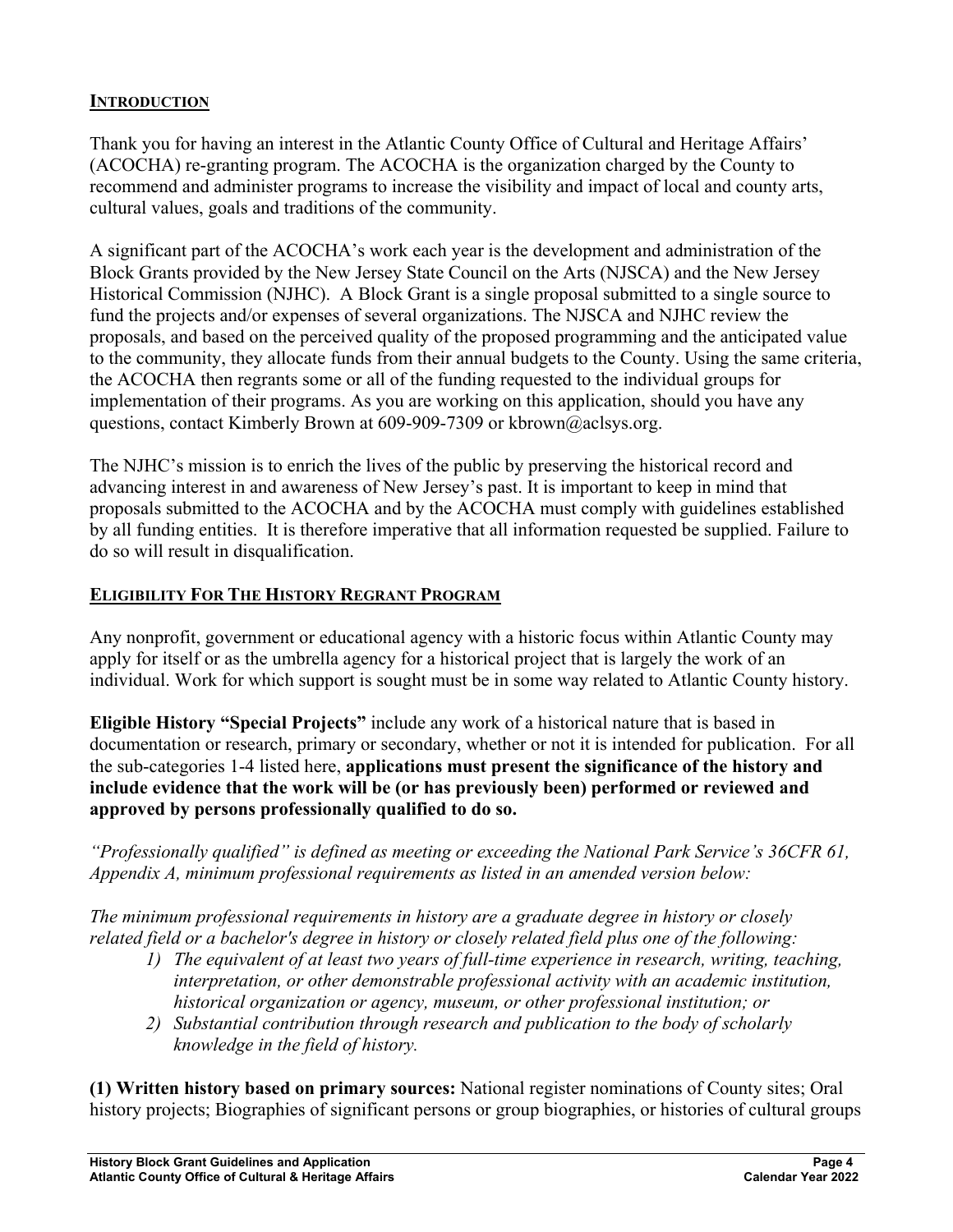or entities. Inventories or curatorial assessments of historical, archeological or antiquarian collections are eligible provided the work will produce a documentary record.

**(2) Non-written historical work intended as public history** (that is, to develop and communicate or publicize primary historical information related to County or local history): Videos, group or selfguided tours, podcast tours, websites, seminars, conferences, workshops, expert lectures or lecture series, Historic American Building Survey work, documentary photography, etc.

**(3) Publication Re-grants:** The re-grant program will provide limited funding assistance to offset the cost of printing brochures or tour guides or creating video documentaries from research (whether or not previously funded by this program) or for posting information on a community or other internet site, or both. The program will also offer limited assistance for republication of important historical materials (maps, pamphlets, brief local histories) of demonstrated public value and interest.

**(4) "Artful History":** Artistic history-based happenings, historically based murals, musical arrangements or performances, historical re-enactments or performances on historical subjects inside or outside a theater can be considered history projects if at least 25% of the cost to be covered by the re-grant is for consultation with qualified historian(s) of the subject matter, or if they are the outcome or byproduct of a previously-awarded history re-grant that has been acknowledged to be genuinely history-based. If a proposed application cannot meet these requirements, the application might be better submitted under the ARTS category.

# **CATEGORIES OF FUNDING:**

**Project Support (PS):** Funding is for any nonprofit group, regardless of the intent of its charter to sponsor a history related project. Project Support funding is intended to allow, for example, an organization to present re-enactment portraying a historical event; a historical exhibit/program; or a special publication containing local historical significance/information.

**General Programming Support (GPS):** Funding is for any nonprofit group, regardless of the intent of its charter, to offset the expense of presenting major, on-going history programming. The programming should have its own mission and goals and contain multiple events or activities. These activities could include a series of presentations, history lectures or other multiple events throughout the year and is distinguished from Special Projects by having multiple events rather than a single activity within a calendar year.

**General Operating Support (GOS):** This funding is for groups whose charter is primarily history related. It is designed to provide general operating support for groups that increase exposure to history within the community. This would include, but is not limited to: community groups, not-for-profit museums or galleries, historical societies, etc. who exist primarily to create and/or provide history projects/programming. General Operating Support funding is more stringent in its requirements and more detail is required in substantiating fiscal responsibility.

# **FUNDING LEVELS**

The maximum request for funding is **\$6,500**. It is important to understand that grants are competitive, and the final awards are based on historic merit, documentation of past programming, financial and administrative capability and the quality of the project. The completeness and correctness of the application submitted to the ACOCHA will also be a factor in award considerations.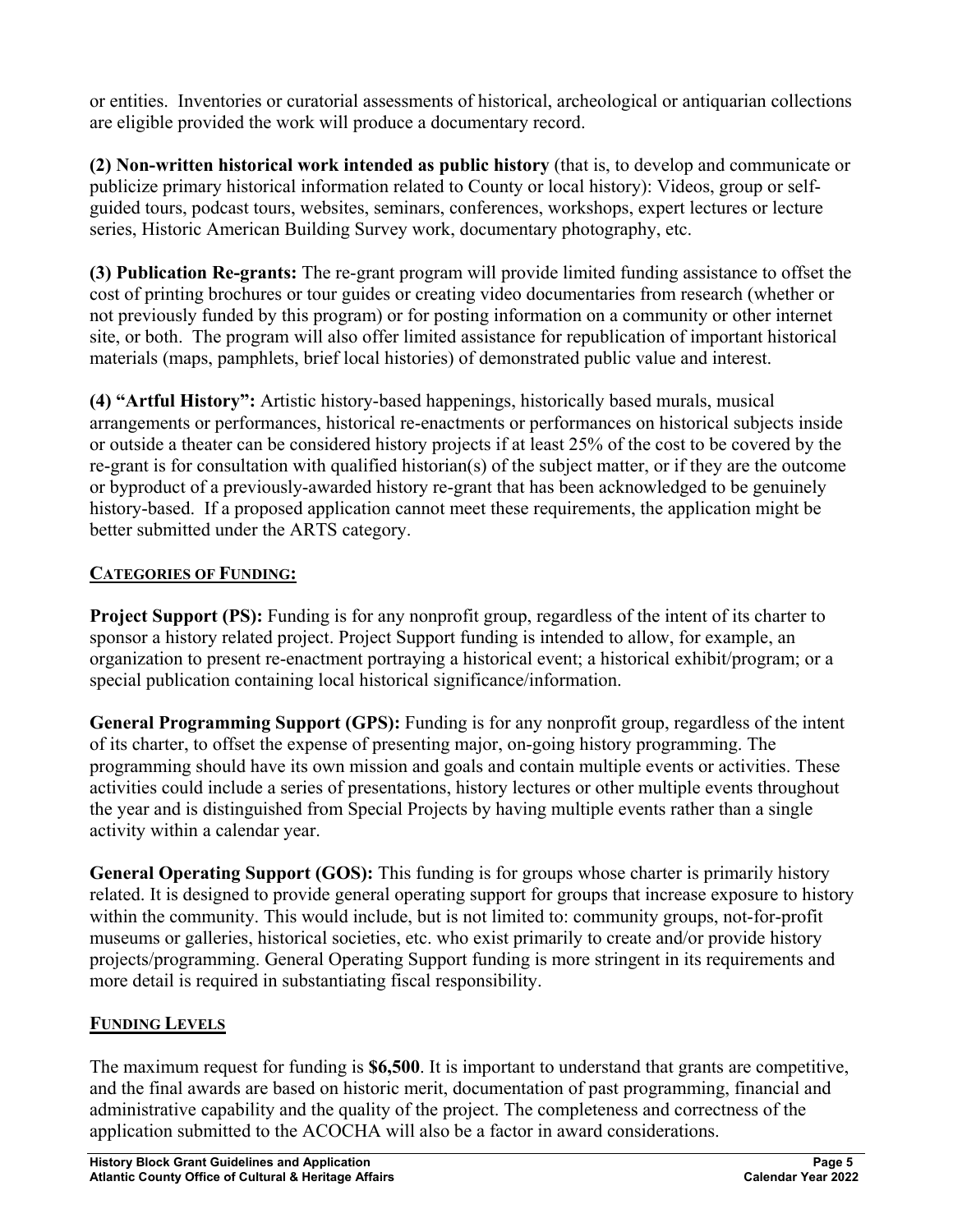We ask that applicants use good judgment when completing the budget information. Inflated budgets will be flagged, and may adversely affect funding decisions at all levels of review. *Applicants are encouraged to submit budgets that accurately reflect their needs*. Although the ACOCHA always receives more requests than funds available, every effort will be made to award appropriate funding. Please do not hesitate to request more funding if your project truly requires it, and you can justify the expenses. It is not our intent to restrict your vision, but rather to encourage fiscal responsibility.

#### **ELIGIBLE/INELIGIBLE EXPENSES**

- There are limits on what is acceptable for funding by the NJHC. Capital expenses or equipment needs are **NOT** permitted. Any material with a three year or longer life expectancy (i.e. photocopier, fax machine, a/v equipment, equipment leases, real estate, etc.) are considered capital expenses for the purposes of this grant.
- Some reusable materials are permitted, such as materials needed for a presentation.
- Funds may **NOT** be used for deficit reduction or for the replacement of funds normally budgeted for the organization's activities.
- Funds may **NOT** be used for entertaining, such as costs for food or beverages; however, those expenses, if part of the project, may be shown as a match.
- Funds may **NOT** be used for scholarships.
- Projects must begin no sooner than Jan. 1, 2022 and must be end on or before Dec. 31, 2022.
- *Proposals must be for projects/programming that take place within Atlantic County.*

#### **MATCHING REQUIREMENTS**

Each organization must match the funding requested from the ACOCHA's Block Grant program at least on a 1:1 basis (colleges and universities must match on a 2:1 ratio). That is, for each dollar you request, you must be able to provide a dollar from other funding sources. These sources may include other government agencies (excluding the ACOCHA and NJHC), private contributions, membership fees, admission to programs, and other grants, etc. 25% of the contributions must be cash. Salaries and benefits for employees of the organization may be considered part of the cash match for that part of their job that is related to the project in question. In-Kind services can be allotted for the remaining 75% of the match. Take note, volunteer hours at a rate of \$28.54 per hour can be utilized for in-kind.

#### **CULTURAL & PROJECT/PROGRAM CODES**

The following codes are required by the State, and must be specified on the signature page of your grant application. **The Cultural Code that applies is the one that best represents the predominant composition of your board and/or staff.** If the program itself is targeted at a special constituency to promote cultural diversity, that should be noted in the narrative.

| <b>Cultural Codes:</b><br>A |   |                                                   | Asian                                                    | B | African-American                   |
|-----------------------------|---|---------------------------------------------------|----------------------------------------------------------|---|------------------------------------|
|                             | Н |                                                   | Hispanic                                                 | N | Native American / Alaska Native    |
|                             | W |                                                   | White, not Hispanic                                      | P | Native Hawaiian / Pacific Islander |
|                             | G | General (no single race represents more than 50%) |                                                          |   |                                    |
|                             |   |                                                   | <b>Project/Program Codes: 01</b> Historical Site Support |   | <b>05</b> Oral History Project     |
|                             |   |                                                   | 02 Public History Program                                |   | 08 Conservation/Preservation       |
|                             |   | 03                                                | <b>Educational History Program</b>                       |   |                                    |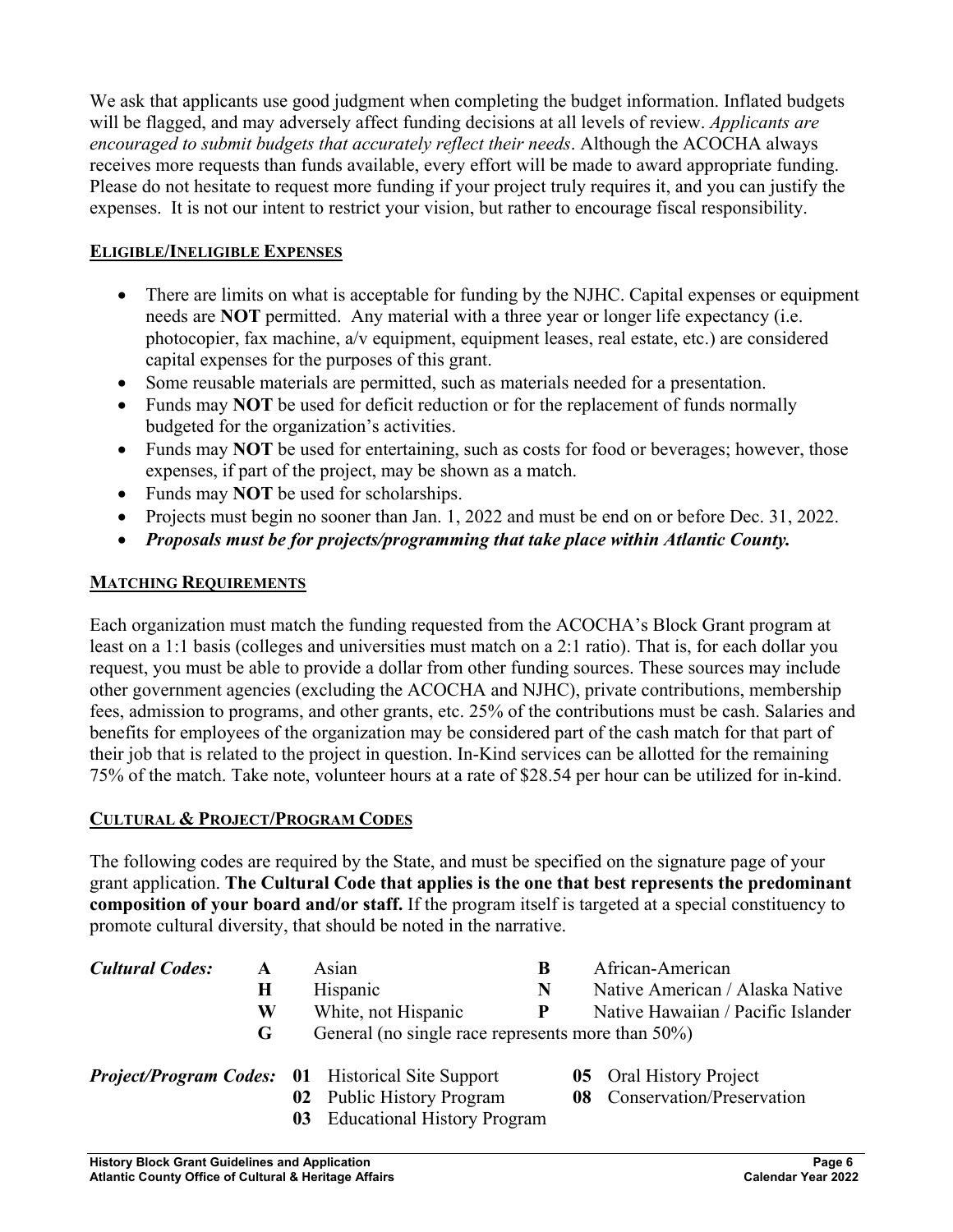#### **PROOF OF NON-PROFIT STATUS MUST BE PROVIDED**

Recipients of grant funding must comply with the Fair Labor Practices Law in the payment of supporting personnel at least the minimum compensation level prevailing for persons employed in similar activities. They must comply with the Civil Rights Act of 1964 and the Rehabilitation Act of 1973, as amended, and with the Americans with Disabilities Act. The organization must clearly explain its mission relating to history.

#### **REVIEW PROCESS**

During each grant cycle, a Grant Writing Workshop is held to provide applicant organizations the opportunity to meet with ACOCHA staff, review the requirements for the proposal, and ask questions and explore ideas for qualifying projects. All organizations planning to submit a proposal are encouraged to send a representative to the meeting, preferably the person responsible for organizing the proposal and writing the narrative.

Once the final submittal is made, the Administrator checks to determine that all required information is included, then prepares review packets for the Grants Review Panel. All applications are carefully reviewed by this independent panel of arts and history professionals. The proposals are evaluated for historic merit, the manner in which the proposals address the needs of the community, compliance with local, state and federal law, the applicant's administrative capabilities and prior program and funding history, where available.

The panel will provide recommendations and scores to the ACOCHA based on the following criteria:

- 1. Quality of Historic Experience: Does the project, program or institution have a system or plan to ensure the highest quality to the work being conducted? Is the organization listening to numerous interests and points of perspective? Is the work or organization engaging and thought-provoking? How innovative is the concept?
- 2. Audience Engagement: Audiences seek experiences that are active, immersive and even social. How well does the organization understand and know its audience? Is the activity participatory or have a participatory component? Is there a learning component? Is the experience more than a singular event and include ways of continuing interaction and impact?
- 3. Attendance/Quantitative Impact: How many individuals will be touched by this programming in some way? Are there plans to reach as many people as possible? Is the marketing inclusive (i.e. are there efforts to reach a diverse audience)?
- 4. Governance: Does the organization have a track record of good programming administration? Is the governance (staff and board) diverse and inclusive? Is the governance representative of the community being served? Are high standards of professional conduct in place? Does the program or institution conduct critical assessment to determine success and impact?
- 5. Budget: Does the organization seem to have a realistic grasp of the programming costs? Is the organization working to diversify funding sources across government, foundation, business and audience/member giving? Is efficiency a consideration in programming goals?

The funding decisions are not made with regard to an upper limit. The panel may recommend reduced funding because of procedural failings or because the panel feels that the amount requested cannot be justified by the scope of the project, but it will not reduce the amount requested simply to fall under an artificially constructed dollar limit. The Panel's recommendations are then submitted to the ACOCHA, which makes award recommendations to the Advisory Board. Upon final approval, award letters will be sent from the County Executive to all grant recipients.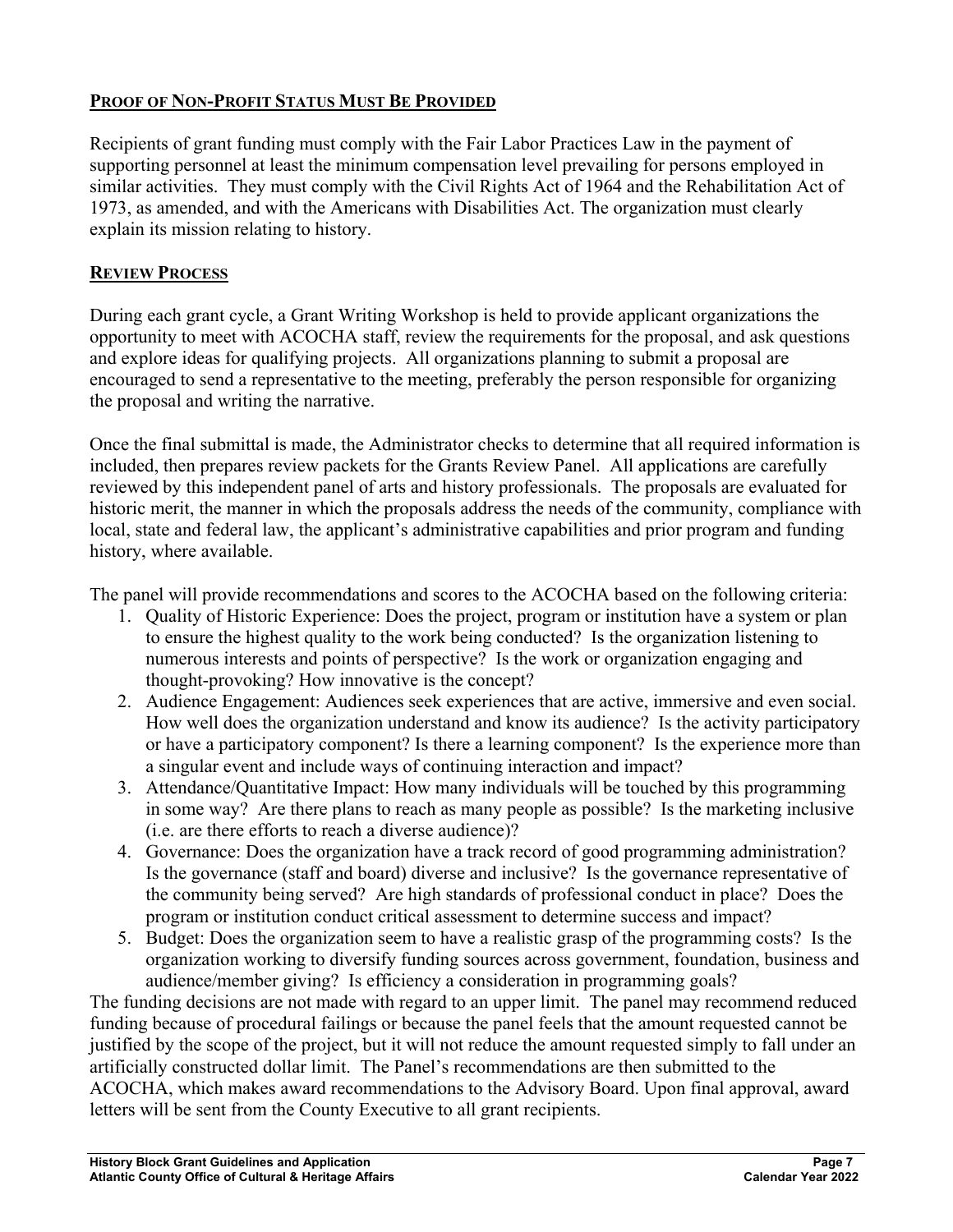#### **APPEAL PROCEDURE**

Applicants may appeal the decision of the ACOCHA upon receipt of the County Executive's Award letter. **Please note: Appeals can be made only on the grounds that the application was misinterpreted or misunderstood. No appeal will be heard based solely on disagreements with the recommended funding level.** No new information will be accepted for consideration, and additional segments cannot be added to increase the funding. **Applicants will have two weeks from receipt of the award letter to file an appeal with the ACOCHA.**

#### **AWARDS**

Awards will be made by letter in late December. Groups should not begin projects dependent on NJHC funds until they have received official notification of the award amount. Every effort will be made to determine the likelihood of funding based on the best information available at the time, but no guarantee of funding can be made until the results are officially announced.

## **FUNDING**

Grant funds are distributed in two payments. The first payment will be made early in 2022, after the terms and specifications of the award are met and agreements are signed. You must also allocate the funds that will be available, and advise us of any changes that will be necessary to programs if there were reductions in funding at this time. The first payment is 75% of the final award amount.

The second payment (25%) is made in January/February 2023, after the Final Report is submitted and approved. Receipt of the final payment is dependent on several factors:

- 1) Programs must be completed and funds utilized in strict compliance with the plans outlined in the proposal;
- 2) Any changes in the program must be reported in the Final Report, and must have been discussed with ACOCHA staff *prior* to implementation;
- 3) A Final Report must be on file at the ACOCHA office;
- 4) The ACOCHA and the Historical Commission must have been credited in all advertising and published programs;
- 5) The organization must have provided and documented the required cash matching funds.

All or part of the final payment may be withheld if the above conditions are not met, or if other requirements that may be stipulated by the ACOCHA or NJHC during the contract period are not met. The extent of the monies that are withheld will be based on the individual circumstances.

#### **Organizations may not receive grants from both the Atlantic County Office of Cultural and Heritage Affairs and the New Jersey Historical Commission in the same funding cycle.**

#### **ACKNOWLEDGEMENTS**

The Atlantic County Office of Cultural and Heritage Affairs and the New Jersey Historical Commission must be credited in promotional literature (posters, flyers, programs, etc.) and press releases. Use the following acknowledgement language:

#### **Funding has been made possible in part by the New Jersey Historical Commission, a division of Cultural Affairs within the Department of State, through funds administered by the Atlantic County Office of Cultural and Heritage Affairs.**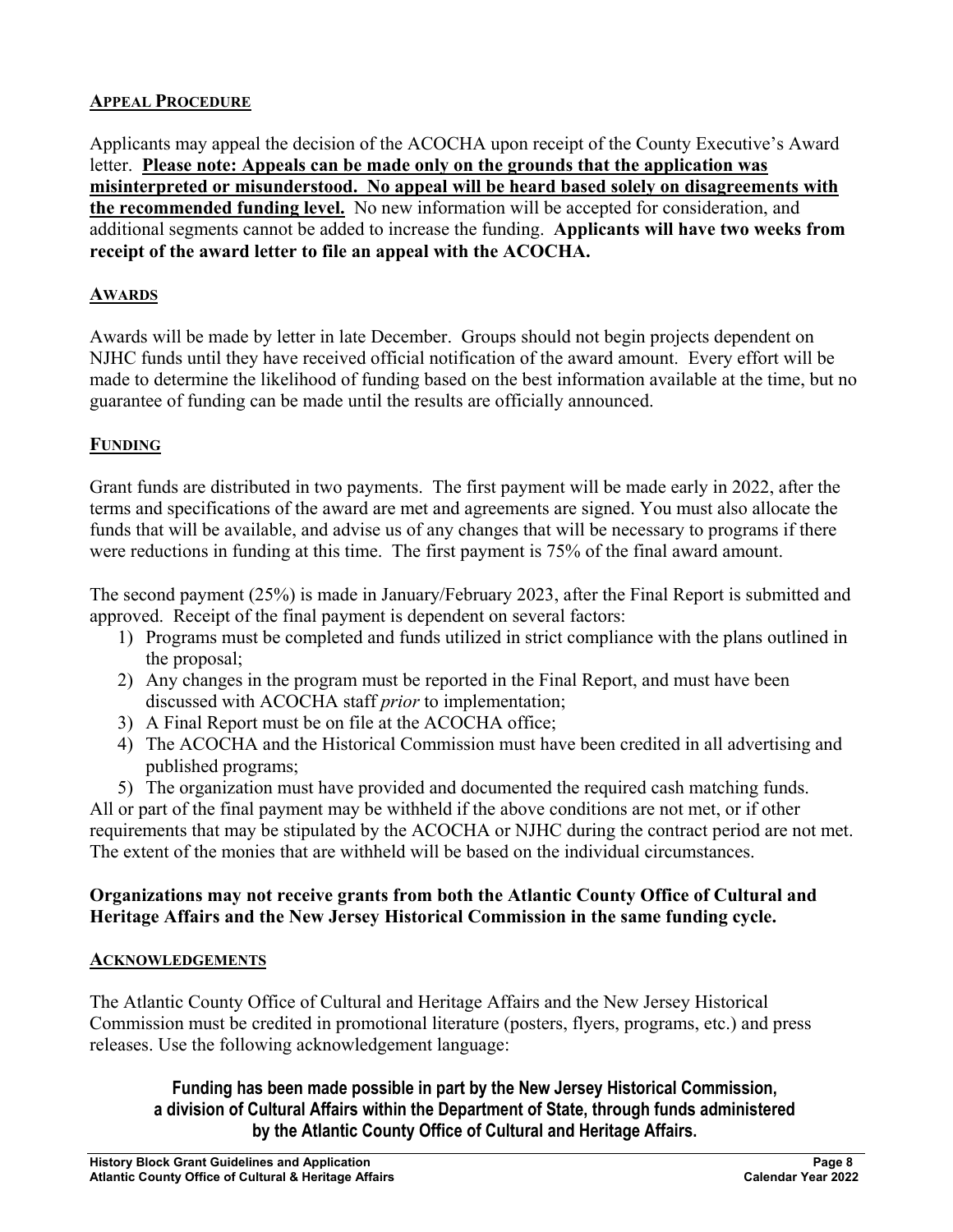#### **Atlantic County Office of Cultural and Heritage Affairs History Block Grant Application Checklist**

**This checklist (completed in its entirety, signed and dated) must accompany the original copy of the application (no additional copies are required). Please do not staple.** 

#### *THE CHECKLIST ITEMS REPRESENT THE ORDER IN WHICH THE APPLICATION SHOULD BE PACKAGED. DO NOT STAPLE!!!*

| <b>SP</b> | <b>GPS</b> | <b>GOS</b> | <b>DESCRIPTION</b>                                                                                                                                                                       |
|-----------|------------|------------|------------------------------------------------------------------------------------------------------------------------------------------------------------------------------------------|
|           |            |            | Application checklist                                                                                                                                                                    |
|           |            |            | Signature page (SIGNED IN BLUE INK)                                                                                                                                                      |
|           |            |            | Narrative (3-5 pages, 1.5" spaced, no smaller than 12-point font). The narrative                                                                                                         |
|           |            |            | should detail the history of the organization and be updated annually to include                                                                                                         |
|           |            |            | goals and results in the preceding calendar year.                                                                                                                                        |
|           |            |            | Activities Chart (Form A)                                                                                                                                                                |
|           |            |            | Local History Finance Chart - Expenses (Form B)                                                                                                                                          |
|           |            |            | Local History Finance Chart - Income (Form C)                                                                                                                                            |
|           |            |            | Local History Finance Chart - Fundraising (Form D)                                                                                                                                       |
|           |            |            | Community Chart (Form E)                                                                                                                                                                 |
|           |            |            | Board & Governance Chart (Form F)                                                                                                                                                        |
|           |            |            | Resumes of Key Staff: This item may include biographies and should include                                                                                                               |
|           |            |            | information on artists proposed to be hired with grant funds.                                                                                                                            |
|           |            |            | Copy of By Laws (GOS and first-time applicants)                                                                                                                                          |
|           |            |            | Copy of audit or financial review (Note: At a minimum, for non-government non-                                                                                                           |
|           |            |            | profits this must include the organization's most recent IRS Form 990. Preferably, the<br>Better Business Bureau Standard 11 should be followed: When total annual gross income          |
|           |            |            | exceeds \$500,000, complete annual financial statements audited in accordance with                                                                                                       |
|           |            |            | generally accepted auditing standards should be submitted. For organizations whose                                                                                                       |
|           |            |            | annual gross income is less than \$500,000, a review by a certified public accountant is                                                                                                 |
|           |            |            | sufficient to meet this standard. For organizations whose annual gross income is less than<br>\$250,000, an internally produced, complete financial statement is sufficient to meet this |
|           |            |            | standard.)                                                                                                                                                                               |
|           |            |            | ADA Plan Narrative OR Copy of Board Approved ADA Plan                                                                                                                                    |
|           |            |            | Copy of Board Approved Long Range Plan                                                                                                                                                   |
|           |            |            | Support materials: brochures, press clippings, programs, flyers etc., limit of                                                                                                           |
|           |            |            | five (5) samples. Organizations who have previously received funding, please                                                                                                             |
|           |            |            | include examples showing correct funding credit line.                                                                                                                                    |
|           |            |            | For collaborative projects: a letter of commitment from the partnering school,                                                                                                           |
|           |            |            | organization or institution                                                                                                                                                              |
|           |            |            | For publication projects: writing sample from manuscript, representative                                                                                                                 |
|           |            |            | illustrations, and production bid sheet from printer                                                                                                                                     |
|           |            |            | For exhibition projects: exhibition outline, photos of representative objects                                                                                                            |
|           |            |            | with captions                                                                                                                                                                            |

Signature \_\_\_\_\_\_\_\_\_\_\_\_\_\_\_\_\_\_\_\_\_\_\_\_\_\_\_\_\_\_\_\_\_\_\_\_\_\_\_\_\_\_\_\_\_ Date \_\_\_\_\_\_\_\_\_\_\_\_\_\_\_\_\_\_\_

Organization \_\_\_\_\_\_\_\_\_\_\_\_\_\_\_\_\_\_\_\_\_\_\_\_\_\_\_\_\_\_\_\_\_\_\_\_\_\_\_\_\_\_ Phone \_\_\_\_\_\_\_\_\_\_\_\_\_\_\_\_\_\_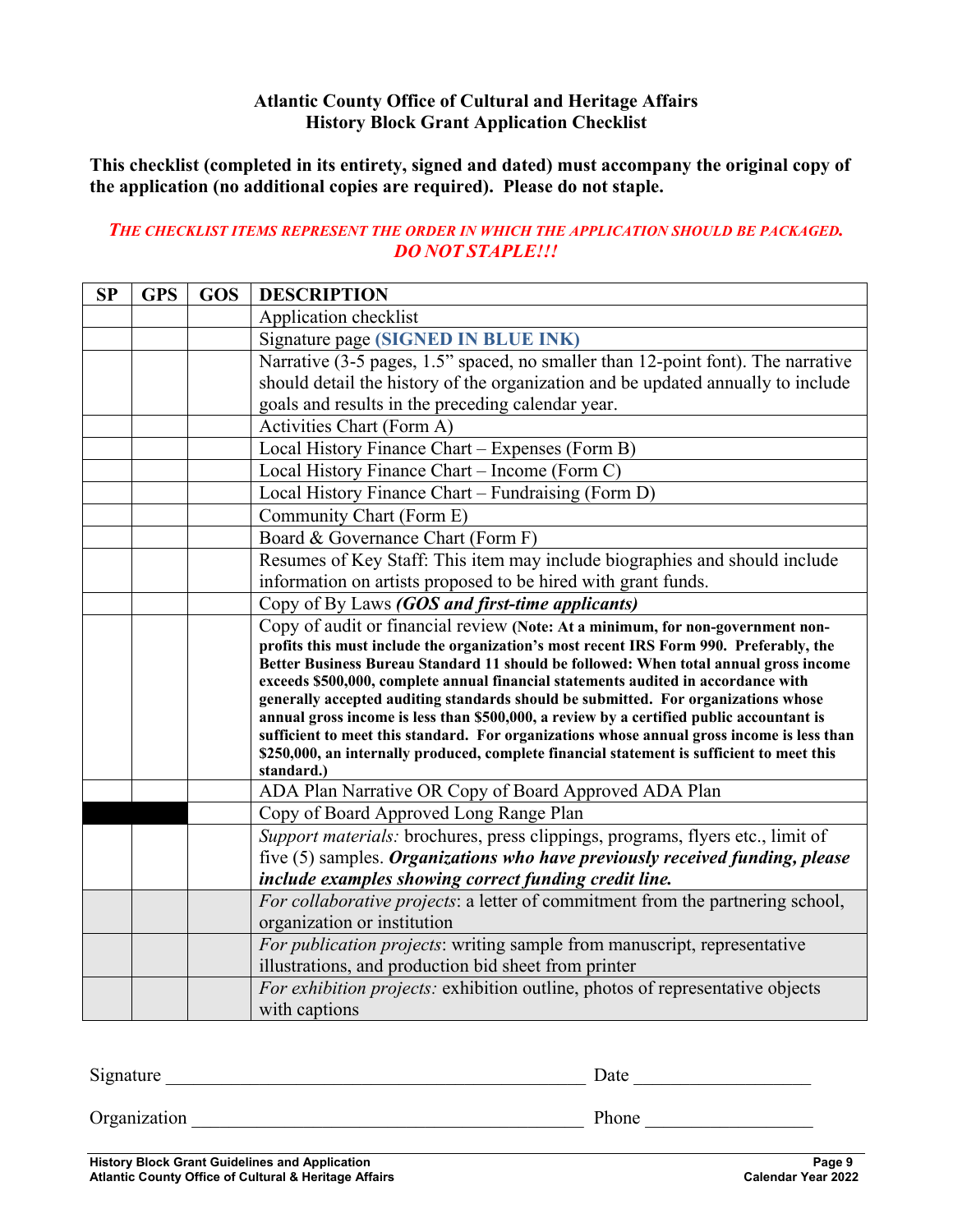# **Atlantic County Office of Cultural and Heritage Affairs – History Block Grant Application Signature Page**

| Complete all forms in a clear and concise manner. |                                                                                                     |                       |                                                         |
|---------------------------------------------------|-----------------------------------------------------------------------------------------------------|-----------------------|---------------------------------------------------------|
|                                                   | THE DEADLINE FOR ALL APPLICATIONS IS:                                                               | FRIDAY, APRIL 1, 2022 |                                                         |
|                                                   |                                                                                                     |                       |                                                         |
|                                                   |                                                                                                     |                       |                                                         |
|                                                   | Phone: Fax: Fax: Email: Email:                                                                      |                       |                                                         |
| <b>Contact Person and Phone Number:</b>           |                                                                                                     |                       |                                                         |
| Federal ID No.                                    |                                                                                                     |                       | Tax Exemption No.                                       |
|                                                   |                                                                                                     |                       |                                                         |
|                                                   | Congressional District: ___ State Legislative District: ___ Cultural Code: ___ Project/Program: ___ |                       | (for Cultural and Project/Program codes, see page $6$ ) |
| Program Summary (100 words or less):              |                                                                                                     |                       |                                                         |

#### **Enter the Award Request in ONLY ONE of the following funding categories:**

#### *Maximum request for any category is \$6,500.*

| <b>Project Support Amount Requested</b>           |  |
|---------------------------------------------------|--|
| General Programming Support Amount Requested \$   |  |
| <b>General Operating Support Amount Requested</b> |  |

**CERTIFICATION:** *(2 different signatures are required) (sign in blue ink after printing the page)* 

*I* certify to the best of my knowledge and belief, the information in this application is true and accurate. I further understand that *submission of this application implies prior review and representations therein by my organization's board or appropriate governing body. I also understand and agree that submission to Atlantic County Office of Cultural & Heritage Affairs signifies intention of compliance with title VI of the Civil Rights Act of 1964, and Title IX of the Education Amendments 1972 and the Americans with Disabilities Act (ADA).* 

| <b>Print Name &amp; Title (President/Chair of Organizational Board)</b>                                                   | <b>Signature</b> | Date                                 |
|---------------------------------------------------------------------------------------------------------------------------|------------------|--------------------------------------|
| <b>Print Name &amp; Title (Project Coordinator/Contact Person)</b>                                                        | <b>Signature</b> | <b>Date</b>                          |
| <b>History Block Grant Guidelines and Application</b><br><b>Atlantic County Office of Cultural &amp; Heritage Affairs</b> |                  | Page 10<br><b>Calendar Year 2022</b> |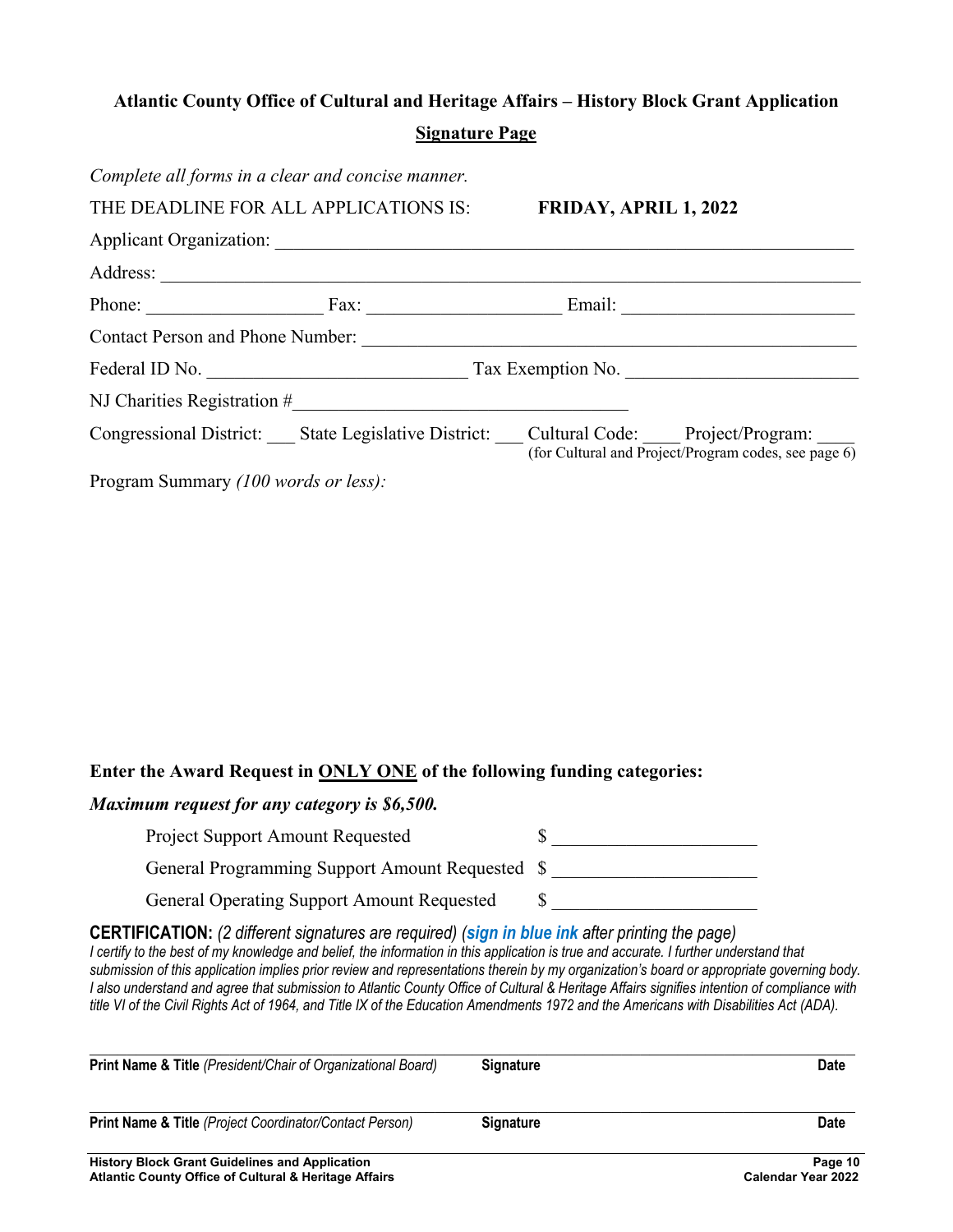# **Narrative Instructions**

NOTE: The Atlantic County Office of Cultural and Heritage Affairs Grants Review Panel will use the information provided herein to form its opinion of the value of the project and the appropriate funding level. Please provide enough specific information to allow the panel to make a valid decision and to prepare a sound grant proposal. (See the below Narrative Checklist to help in organizing the narrative.) *Narrative should be 3-5 typed pages, 1.5 spaced with 1" margins and font no smaller than 12 point.*

**Special Project Applicants:** Provide a complete description of your proposed program/project. Include the title, program location, presenters and date. Give a *brief* history of your organization and explain how this project helps artistic or historic enrichment. Please put the organization's name at the top of each page of the narrative, and number the pages sequentially.

**General Programming Support Applicants:** Provide a complete description of your proposed events or activities. Include the titles, program locations, presenters and dates of the program. Give a *brief* history of your organization and explain how these events or programs provide historic enrichment. Please put the organization's name at the top of each page of the narrative, and number the pages sequentially.

**General Operating Support Applicants:** You must complete two distinct parts of your narrative. The first should include a history of your organization, including major programs, goals and objectives. The second part must describe, in full, the intended use of the GOS grant funds received as the result of this application, and explain how it will further your organization's goals and objectives. Please put the organization's name at the top of each page of the narrative, and number the pages sequentially.

**Budget Narrative:** Applicants are strongly encouraged to include a synopsis of their budget within the narrative. This may take the form of a few paragraphs describing any anomalies in forms B, C  $\&$  D or just a review of the financial components of your organization. If your organization received panel comments in the past which involved questions relating to your financials, these should be addressed in this section.

#### **Narrative Checklist**

The following checklist has been prepared to help you develop a complete narrative. In general, be sure your proposal answers the standard questions: **who, what, when, where, why and how**.

Your narrative should strive to answer these questions:

- $\triangleright$  Did you tell us what the project/program is, who the presenters are, where it will take place, and when it is scheduled?
- $\triangleright$  Did you tell us who your audience is? How many people will attend? How many will participate? What is the demographic distribution of your targeted audience? Include the elderly, children under 12, minorities, and persons with disabilities. **NOTE: A detailed breakdown will be required as part of your final report. Please tell us here how you will gather the data required (see Form E).**
- $\triangleright$  Did you tell us why the project is important? How will it benefit the community? What is the social, cultural, and/or historic significance of the program? What is the connection to history?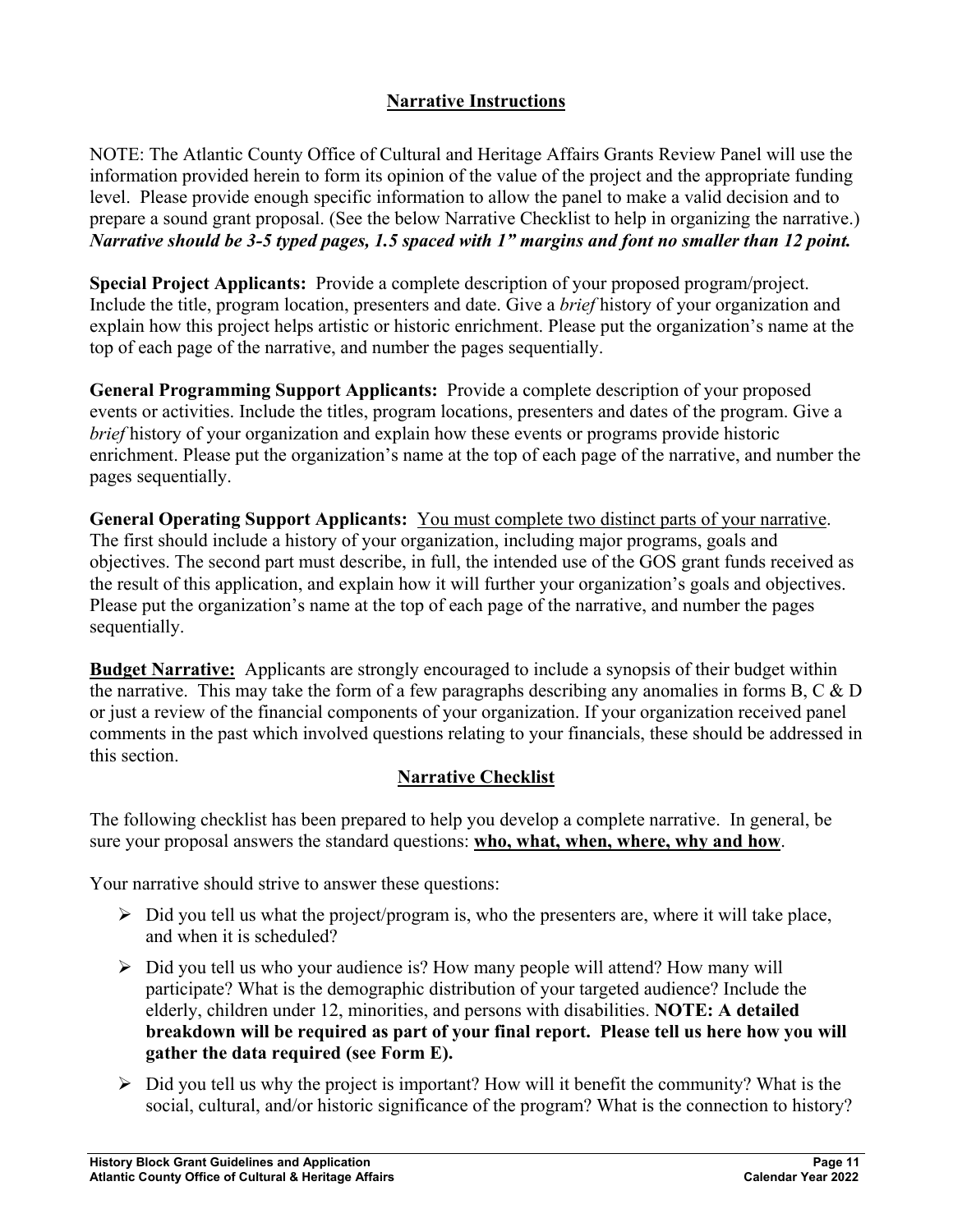Did you tell how your project will broaden, deepen, and/or diversify the community's participation in history?

- $\triangleright$  Did you explain the organization's mission? How will this project/program help you meet the organization's stated goals?
- $\triangleright$  Did you tell us why the organization's activities/programs are unique or exciting?
- $\triangleright$  Did you tell us what methods you have used to reach out to special needs audiences: persons with disabilities, senior citizens, children, ethnic minorities?

# **Publicity Plan**

In the past, this application has asked applicants to describe their plan for publicity. Rather than asking applicants to complete a publicity plan, the ACOCHA is providing a checklist of what it expects as a minimal approach to adequate publicity:

- $\triangleright$  Be sure to properly use the acknowledgments as stipulated on Page 9 in this application packet.
- Your organization should have a Social Media presence (e.g. Facebook, Twitter, Instagram, etc.) Social media announcements of upcoming events should be posted (always with images) about one month prior to the event. A follow-up posting should be made (with new images) about two weeks prior to the event.
- $\triangleright$  Give consideration as to how to reach underserved communities (i.e. disabled, elderly, youth, low- to moderate-income) in Atlantic County and the surrounding area. Consider what audiences you are not reaching and plan efforts to reach out to them. If you do not attract them, consider why and what can be done to build diversity in audience.
- $\triangleright$  Collecting audience demographics is critically important, not just to grant reporting, but to understand gaps in audience attraction. The only way to build audiences is to understand who is coming to your events and why, and who you are not reaching and why.

## **ADA Plan**

Please provide a **one- to three-page narrative** plan describing efforts to ensure accessibility in facilities, programming, governance, and marketing or include a copy of the Board's approved ADA Plan. The plan should address the following items:

- $\triangleright$  Organizational Mission Statement: An ADA Plan should include a few paragraphs describing the organization's background, mission and type of programming offered.
- Board-Approved ADA and Non-Discrimination Policy Statement: An ADA Plan should outline the attitudes, practices and policies which provide a conducive environment for inclusion of people with disabilities, including, but not limited to, employment/volunteer practices, interview processes, and accommodations for volunteers with special needs.
- Grievance Procedure: All non-profit organizations must develop their own Grievance Procedures. The purpose of a Grievance Procedure is to provide an internal mechanism for the prompt and equitable resolution of discrimination issues and complaints for employees, volunteers and **audience members**.
- $\triangleright$  Outline of Program and Services for People with Disabilities: The outline should include descriptions of current services and programs and those proposed to be implemented.
	- o Do you conduct sensitivity training with your staff and volunteers on an annual basis?
	- o Do you provide reduced ticketing charges for disabled audience members and nondisabled assistive companions?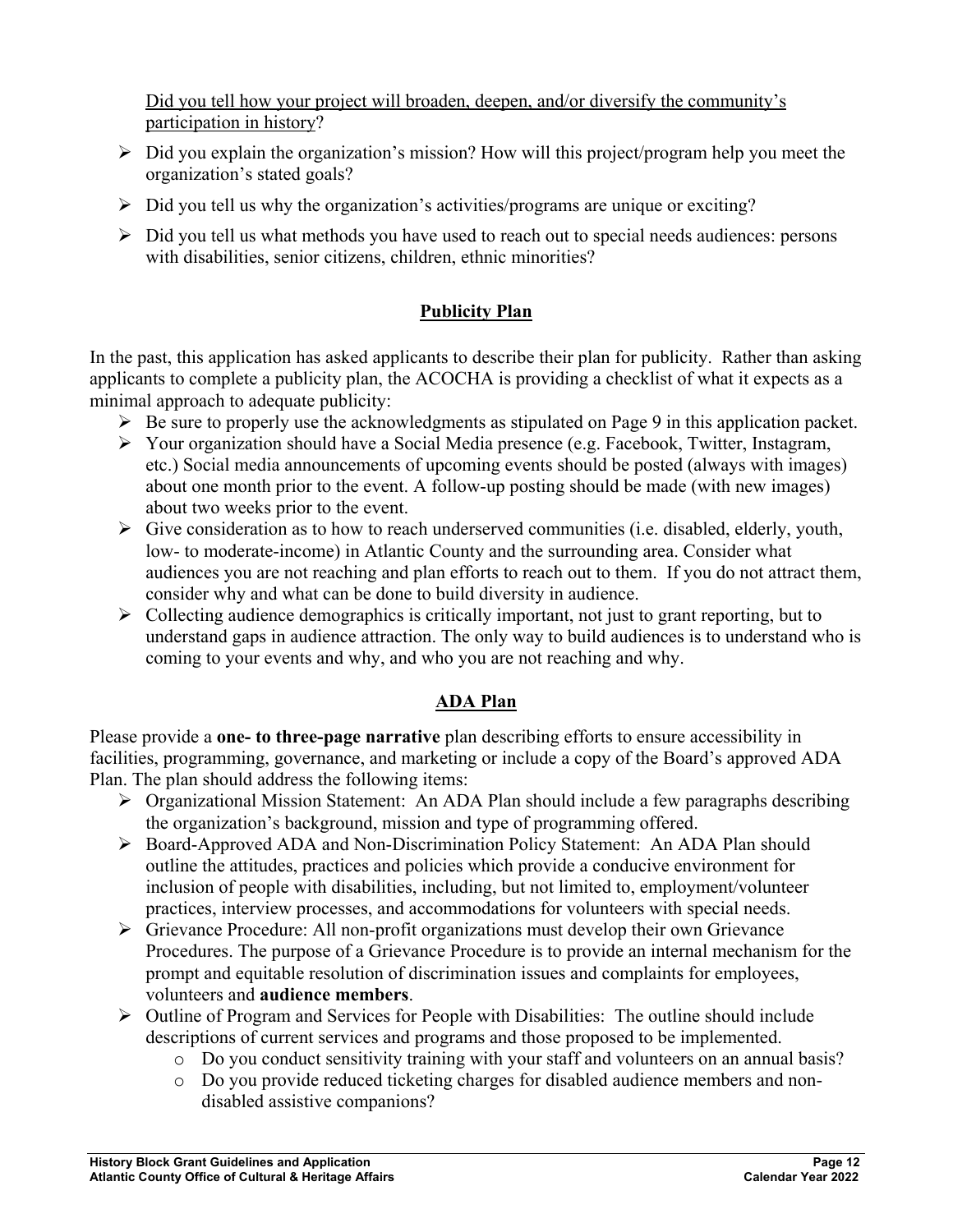- $\triangleright$  Outline of Marketing, Publication Services and other Outreach Efforts to People with Disabilities: The outline should include current and proposed outreach efforts.
	- o Do you advertise through the County Department of Aging & Disabled?
	- o Do your press releases and advertising mention accessibility and provide contact information for further information?
	- o Do your fliers and brochures include standard accessibility logos?
- $\triangleright$  Outline of the Current Status of ADA Accessibility for All Venues to be Utilized:
	- o Have you completed a self-assessment of your facility? If so, what were the findings?
	- o Do you have ADA compliant parking with accessible spaces and drop off areas?
	- o Do you have wheelchair accessible routes to all public spaces?
	- o Do you have accessible bathrooms?
	- o Do you have wheelchair seating?
	- o Do you offer assistive listening devices to augment sound for people who are hearing impaired?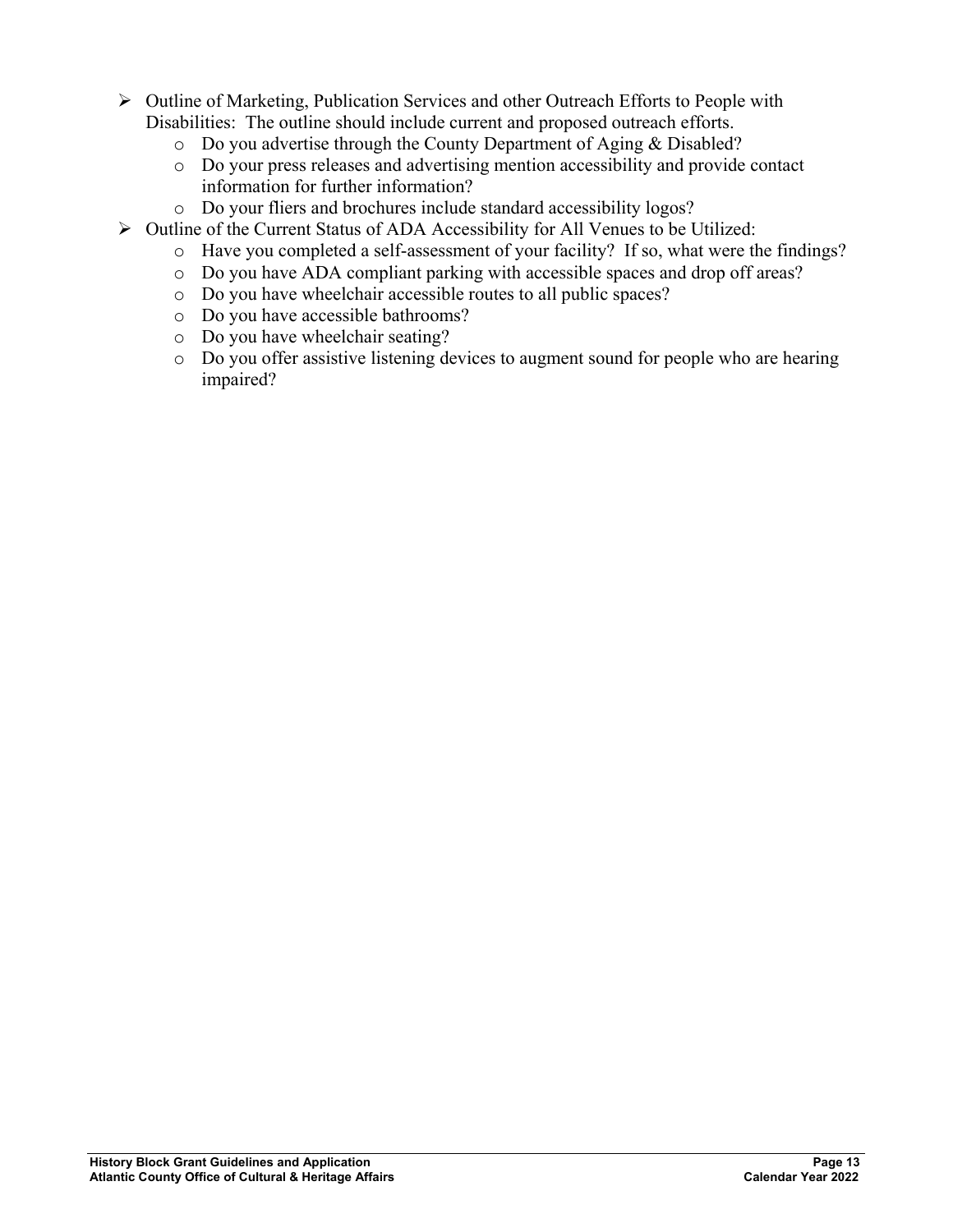## **BLOCK GRANT ACTIVITIES CHART (FORM A)**

#### **Applicant Organization:**

#### **ALL ORGANIZATIONS MUST COMPLETE THIS FORM.**

**This chart is intended to provide the panel with a listing of all the event(s) of your organization or project and the ability to see how the project fits into the total organization's activities. For a Special Project or General Programming Support please asterisk (\*) those activities relating to the project/programming.** *If you need additional space, please reproduce this page and number your copies.*

# **Projected Year 2022 (1/1/22 – 12/31/22)**

| $\cdot$ $\cdot$ $\cdot$<br>$\frac{1}{2}$<br><b>Dates</b> | Name of Project / Activity | <b>Total Attendance</b> |
|----------------------------------------------------------|----------------------------|-------------------------|
|                                                          |                            |                         |
|                                                          |                            |                         |
|                                                          |                            |                         |
|                                                          |                            |                         |
|                                                          |                            |                         |
|                                                          |                            |                         |
|                                                          |                            |                         |
|                                                          |                            |                         |
|                                                          |                            |                         |
|                                                          |                            |                         |
|                                                          |                            |                         |
|                                                          |                            |                         |
|                                                          |                            |                         |
|                                                          |                            |                         |
|                                                          |                            |                         |
|                                                          |                            |                         |
| Past Year 2021 (1/1/21 - 12/31/21)                       |                            |                         |
| <b>Dates</b>                                             | Name of Project / Activity | <b>Total Attendance</b> |
|                                                          |                            |                         |
|                                                          |                            |                         |
|                                                          |                            |                         |
|                                                          |                            |                         |
|                                                          |                            |                         |
|                                                          |                            |                         |
|                                                          |                            |                         |
|                                                          |                            |                         |
|                                                          |                            |                         |
|                                                          |                            |                         |
|                                                          |                            |                         |
|                                                          |                            |                         |
|                                                          |                            |                         |
|                                                          |                            |                         |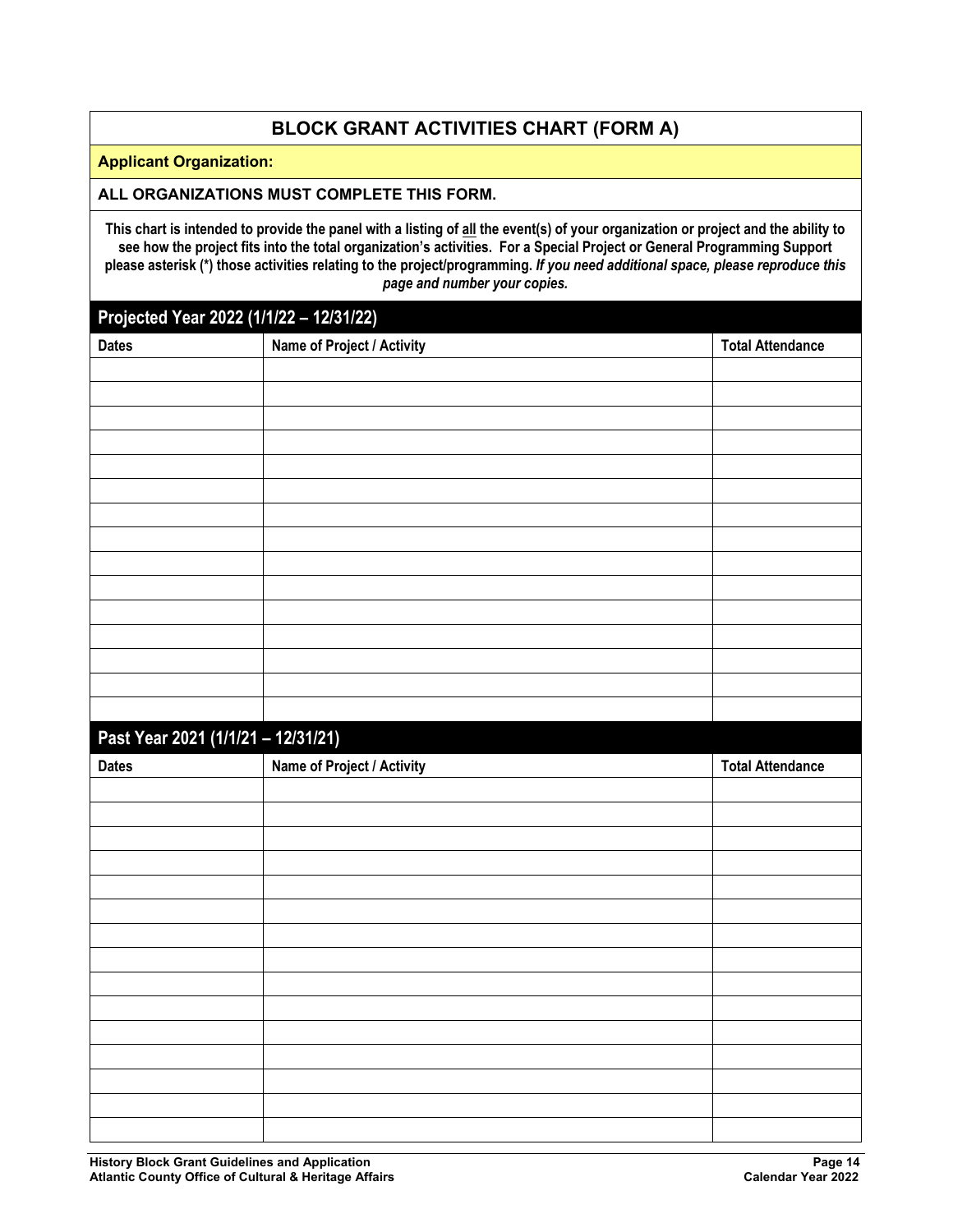# **BLOCK GRANT FINANCE CHART - EXPENSES (FORM B)**

#### **Applicant Organization:**

Please round to the nearest dollar. **ALL ORGANIZATIONS MUST COMPLETE THIS FORM.**

It is strongly encouraged that the figures presented herein are explained in a budget narrative as part of your narrative component to this application. Also, make sure that you meet the match requirements of any grant request.

|                                            | 2022 Projected (1/22 - 12/22) |                |                    |              |  |  |
|--------------------------------------------|-------------------------------|----------------|--------------------|--------------|--|--|
| A. Personnel                               | <b>Grant Request</b>          | Matching Cash* | Matching In-Kind** | <b>Total</b> |  |  |
| Administrative Salaries (staff)            |                               |                |                    |              |  |  |
| Artistic/History Salaries                  |                               |                |                    |              |  |  |
| Technical/Production Salaries (IT, etc.)   |                               |                |                    |              |  |  |
| <b>Fringe Benefits</b>                     |                               |                |                    |              |  |  |
| <b>SUBTOTAL PERSONNEL</b>                  |                               |                |                    |              |  |  |
| <b>B. Outside Fees &amp; Services</b>      |                               |                |                    |              |  |  |
| Artistic/History (contracted)              |                               |                |                    |              |  |  |
| Other (contracted)                         |                               |                |                    |              |  |  |
| <b>SUBTOTAL OUTSIDE FEES AND SERVICES</b>  |                               |                |                    |              |  |  |
| <b>C. Capital Expenditures</b>             |                               |                |                    |              |  |  |
| Acquisitions                               |                               |                |                    |              |  |  |
| Other                                      |                               |                |                    |              |  |  |
| <b>SUBTOTAL CAPITAL EXPENDITURES</b>       |                               |                |                    |              |  |  |
| <b>D. Other Operating Expenses</b>         |                               |                |                    |              |  |  |
| Space Rental/Mortgage                      |                               |                |                    |              |  |  |
| Marketing (advertising, PR, etc.)          |                               |                |                    |              |  |  |
| Travel & Transportation                    |                               |                |                    |              |  |  |
| Phone & Postage                            |                               |                |                    |              |  |  |
| <b>Facility Maintenance</b>                |                               |                |                    |              |  |  |
| Rentals (port-o-johns, etc.)               |                               |                |                    |              |  |  |
| Supplies & Materials (includes printing)   |                               |                |                    |              |  |  |
| Insurance                                  |                               |                |                    |              |  |  |
| Technical/Production (non-personnel)       |                               |                |                    |              |  |  |
| Hospitality (Food expenses)                |                               |                |                    |              |  |  |
| Other (itemize if over 5% of Line E below) |                               |                |                    |              |  |  |
| <b>SUBTOTAL OTHER OPERATING EXPENSES</b>   |                               |                |                    |              |  |  |
| E. TOTAL CASH EXPENSES (A+B+C+D)           |                               |                |                    |              |  |  |

*\* Each organization must match the funding requested from the ACOCHA's BLOCK Grant programs at least on a 1:1 basis (colleges and universities at least 2:1). Match may consist of cash or a mix of cash and in-kind contributions. At least 25% of the match must be cash.* 

*\*\* In-kind contributions are donated goods and services, for which the organization does not pay cash, but which have documentable cash value. A volunteers' time can be included using the national rate of \$28.54/hour.*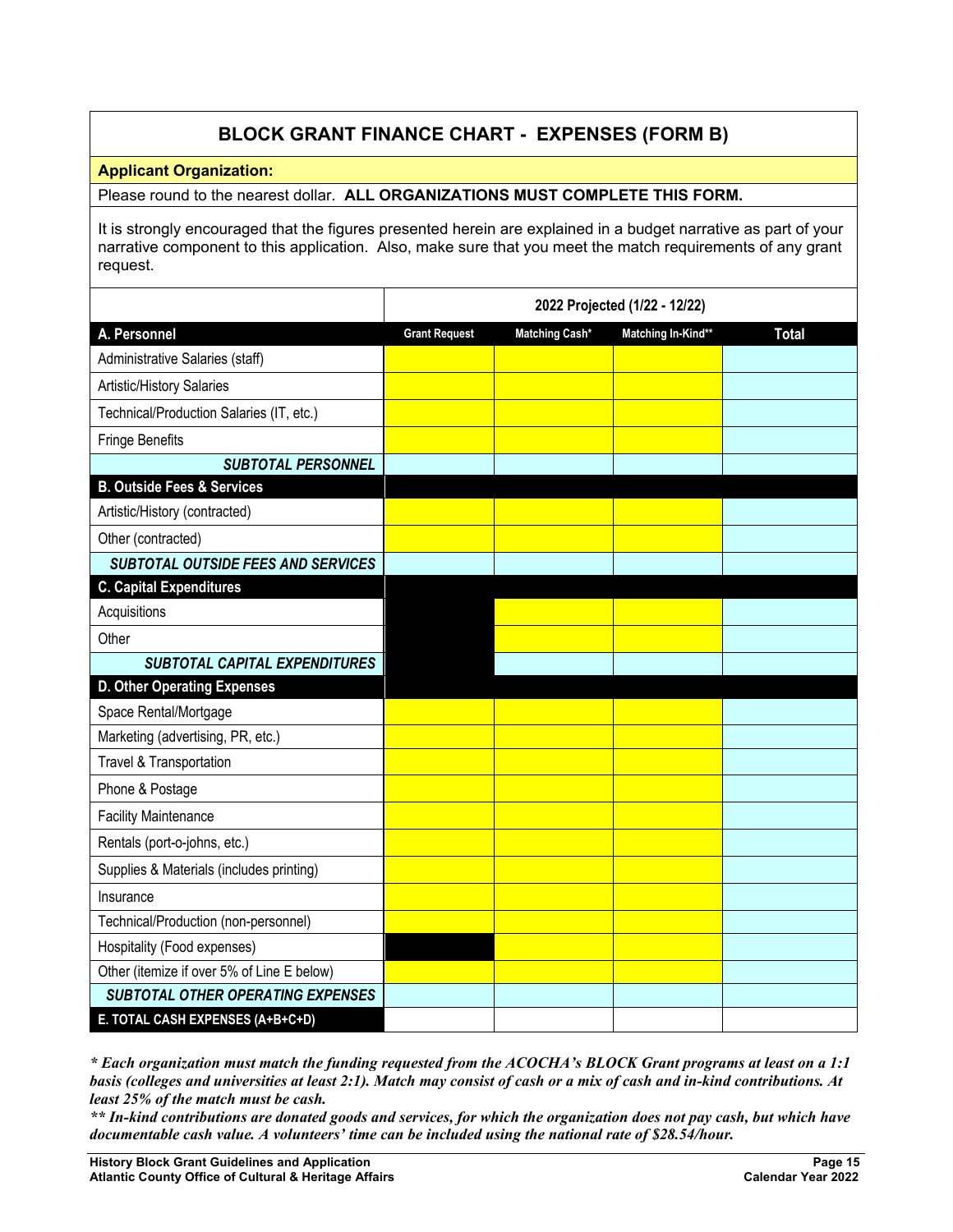| <b>BLOCK GRANT FINANCE CHART - INCOME (FORM C)</b>                                    |                               |  |  |  |  |  |
|---------------------------------------------------------------------------------------|-------------------------------|--|--|--|--|--|
| <b>Applicant Organization:</b>                                                        |                               |  |  |  |  |  |
| Please round to the nearest dollar. ALL ORGANIZATIONS MUST COMPLETE THIS FORM.        |                               |  |  |  |  |  |
|                                                                                       | 2022 Projected (1/22 - 12/22) |  |  |  |  |  |
| A. Earned Income                                                                      |                               |  |  |  |  |  |
| Admissions (Ticket Sales, registrations)                                              |                               |  |  |  |  |  |
| Contracted Service Revenue (Rides, etc.)                                              |                               |  |  |  |  |  |
| Merchandise, concession, ad sales                                                     |                               |  |  |  |  |  |
| Other (Property sales and all investment income to be spent)                          |                               |  |  |  |  |  |
| <b>SUBTOTAL EARNED INCOME</b>                                                         |                               |  |  |  |  |  |
| B. Contributed Income/Private (Itemized in Form D: Fundraising)                       |                               |  |  |  |  |  |
| <b>Corporations &amp; Businesses</b>                                                  |                               |  |  |  |  |  |
| Foundations & Non-Profits                                                             |                               |  |  |  |  |  |
| Individuals & Other Private Sources                                                   |                               |  |  |  |  |  |
| <b>SUBTOTAL CONTRIBUTED INCOME/PRIVATE</b>                                            |                               |  |  |  |  |  |
| <b>C. Contributed Income/Government</b>                                               |                               |  |  |  |  |  |
| Government Grants (other than this grant)                                             |                               |  |  |  |  |  |
| SUBTOTAL OF ALL CONTRIBUTED INCOME/GOV.                                               |                               |  |  |  |  |  |
| D. Other Income                                                                       |                               |  |  |  |  |  |
| CASH (include carry-forward surplus and other unearned and non-contributed<br>income) |                               |  |  |  |  |  |
| LOANS used to support the activities of the organization                              |                               |  |  |  |  |  |
| IN-KIND: Volunteer hours, value of donations used toward project, etc.*               |                               |  |  |  |  |  |
| ATLANTIC COUNTY C&H AWARD (Requested for 2022)                                        |                               |  |  |  |  |  |
| <b>SUBTOTAL OTHER INCOME</b>                                                          |                               |  |  |  |  |  |
| <b>E. TOTAL INCOME</b>                                                                |                               |  |  |  |  |  |

*\*In-kind contributions are donated goods and services, for which the organization does not pay cash, but which have documentable cash value. A volunteers' time can be included using the national rate of \$28.54/hour.*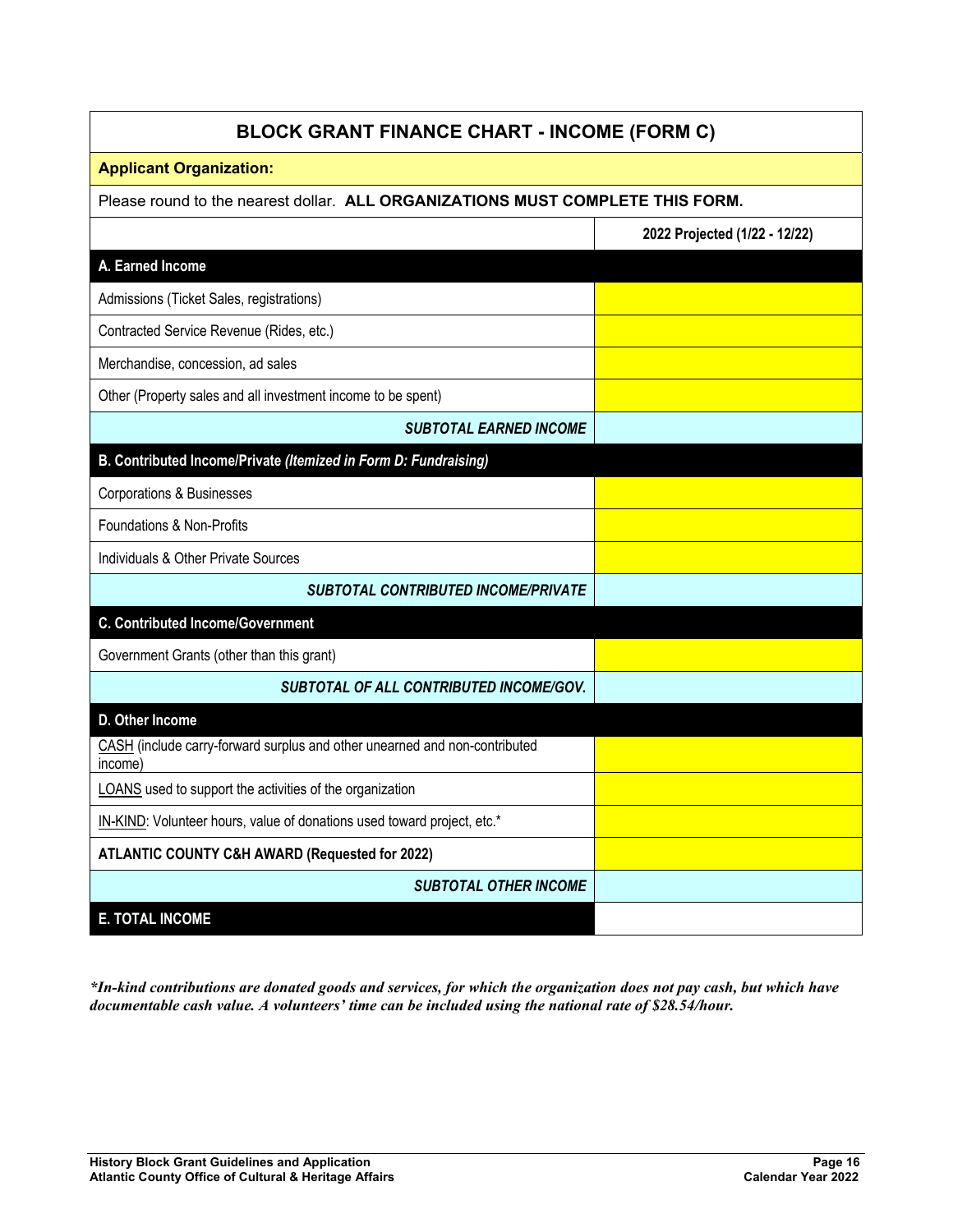| <b>BLOCK GRANT FINANCE CHART - FUNDRAISING (FORM D)</b>                        |                               |  |  |  |
|--------------------------------------------------------------------------------|-------------------------------|--|--|--|
| <b>Applicant Organization:</b>                                                 |                               |  |  |  |
| Please round to the nearest dollar. ALL ORGANIZATIONS MUST COMPLETE THIS FORM. |                               |  |  |  |
| <b>SOURCES</b>                                                                 | 2022 Projected (1/22 - 12/22) |  |  |  |
| A. Corporations & Businesses (List individually below)                         |                               |  |  |  |
|                                                                                |                               |  |  |  |
|                                                                                |                               |  |  |  |
|                                                                                |                               |  |  |  |
|                                                                                |                               |  |  |  |
|                                                                                |                               |  |  |  |
|                                                                                |                               |  |  |  |
|                                                                                |                               |  |  |  |
|                                                                                |                               |  |  |  |
|                                                                                |                               |  |  |  |
| <b>SUBTOTAL CORPORATIONS &amp; BUSINESSES</b>                                  |                               |  |  |  |
| B. Foundations & Non-Profits (List individually below)                         |                               |  |  |  |
|                                                                                |                               |  |  |  |
|                                                                                |                               |  |  |  |
|                                                                                |                               |  |  |  |
|                                                                                |                               |  |  |  |
|                                                                                |                               |  |  |  |
| <b>SUBTOTAL FOUNDATIONS</b>                                                    |                               |  |  |  |
| <b>C.</b> Individuals                                                          |                               |  |  |  |
|                                                                                |                               |  |  |  |
| <b>SUBTOTAL INDIVIDUALS</b>                                                    |                               |  |  |  |
| D. Government (other than this grant)                                          |                               |  |  |  |
|                                                                                |                               |  |  |  |
|                                                                                |                               |  |  |  |
|                                                                                |                               |  |  |  |
| <b>SUBTOTAL GOVERNMENT</b>                                                     |                               |  |  |  |
| <b>E. TOTAL FUNDRAISING</b>                                                    |                               |  |  |  |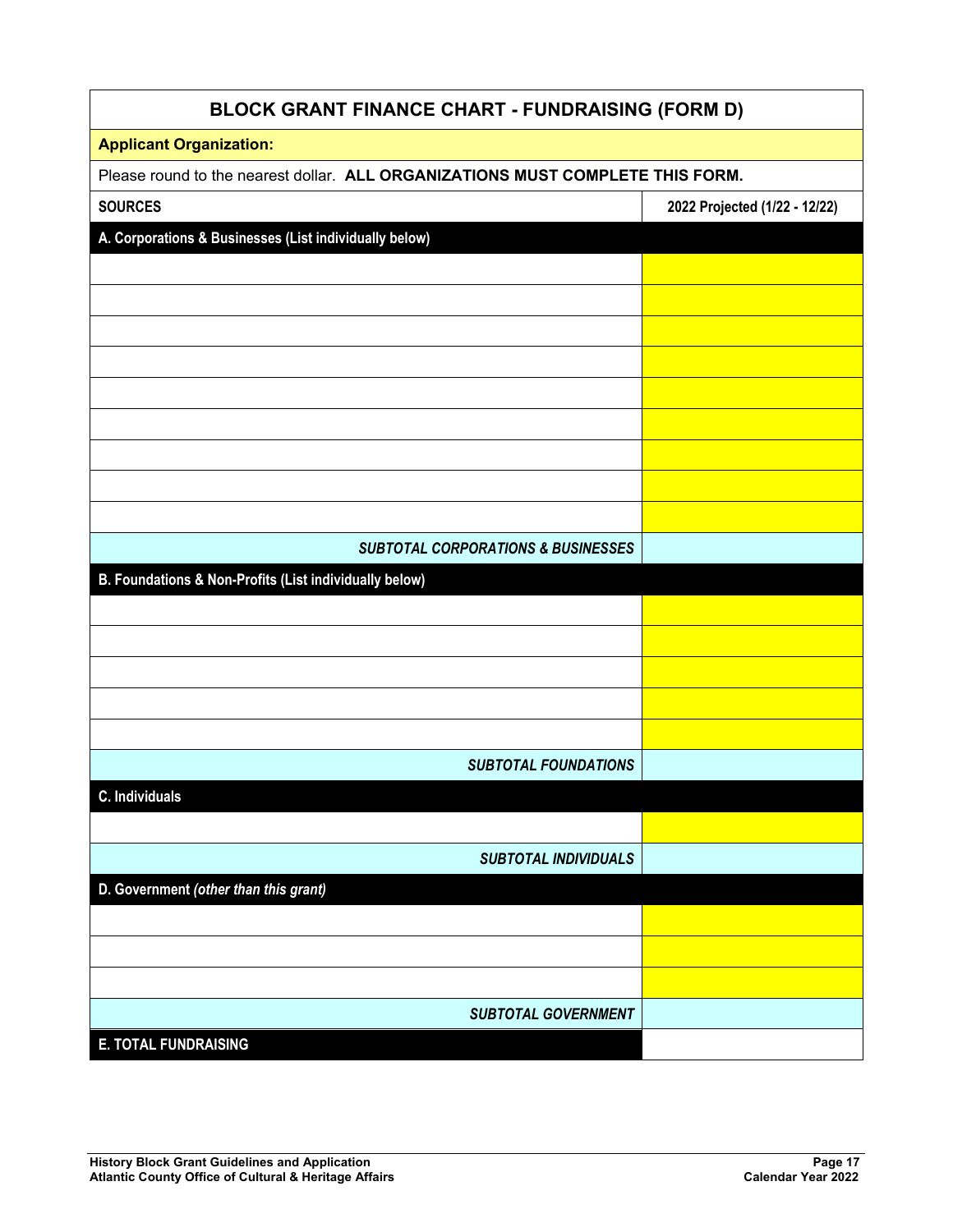#### **BLOCK GRANT COMMUNITY CHART (FORM E)**

**Applicant Organization:** 

#### **ALL ORGANIZATIONS MUST COMPLETE THIS FORM.**

**Based on reporting requirements from the State and Federal agencies supporting the Block Grant Program, we must provide additional demographic analysis of the community being served by our programs.** 

**Please provide the following information.** 

*NOTE: The numbers provided on this form may be estimates based on prior years. When your final report is submitted, actual figures will be requested.*

|                                   | General<br>Population* | <b>Board</b> | <b>Executive</b><br><b>Staff</b> | <b>Support</b><br><b>Staff</b> | <b>Volunteers</b> | <b>Artists</b> | Live<br><b>Audiences</b> |
|-----------------------------------|------------------------|--------------|----------------------------------|--------------------------------|-------------------|----------------|--------------------------|
| Total #                           | 274,549                |              |                                  |                                |                   |                |                          |
| African-American                  | 46,948                 |              |                                  |                                |                   |                |                          |
| Asian/Pacific<br>Islander         | 23,062                 |              |                                  |                                |                   |                |                          |
| Native American                   | 1,922                  |              |                                  |                                |                   |                |                          |
| Hispanic                          | 52,713                 |              |                                  |                                |                   |                |                          |
| White                             | 195,204                |              |                                  |                                |                   |                |                          |
| Multi-racial                      | 7,413                  |              |                                  |                                |                   |                |                          |
| N.J. residents                    | 274,549                |              |                                  |                                |                   |                |                          |
| Adults                            | 200,970                |              |                                  |                                |                   |                |                          |
| Children                          | 73,579                 |              |                                  |                                |                   |                |                          |
| Seniors Over 65                   | 49,144                 |              |                                  |                                |                   |                |                          |
| Persons w/<br><b>Disabilities</b> | 25,533                 |              |                                  |                                |                   |                |                          |

*\*as per 2010 Census* 

A. Estimate number of people served by Special Project/Program:

B. Total number of people served by your organization:

*(Total annual attendance figures for performances, workshops, classes, seminars, etc.)*